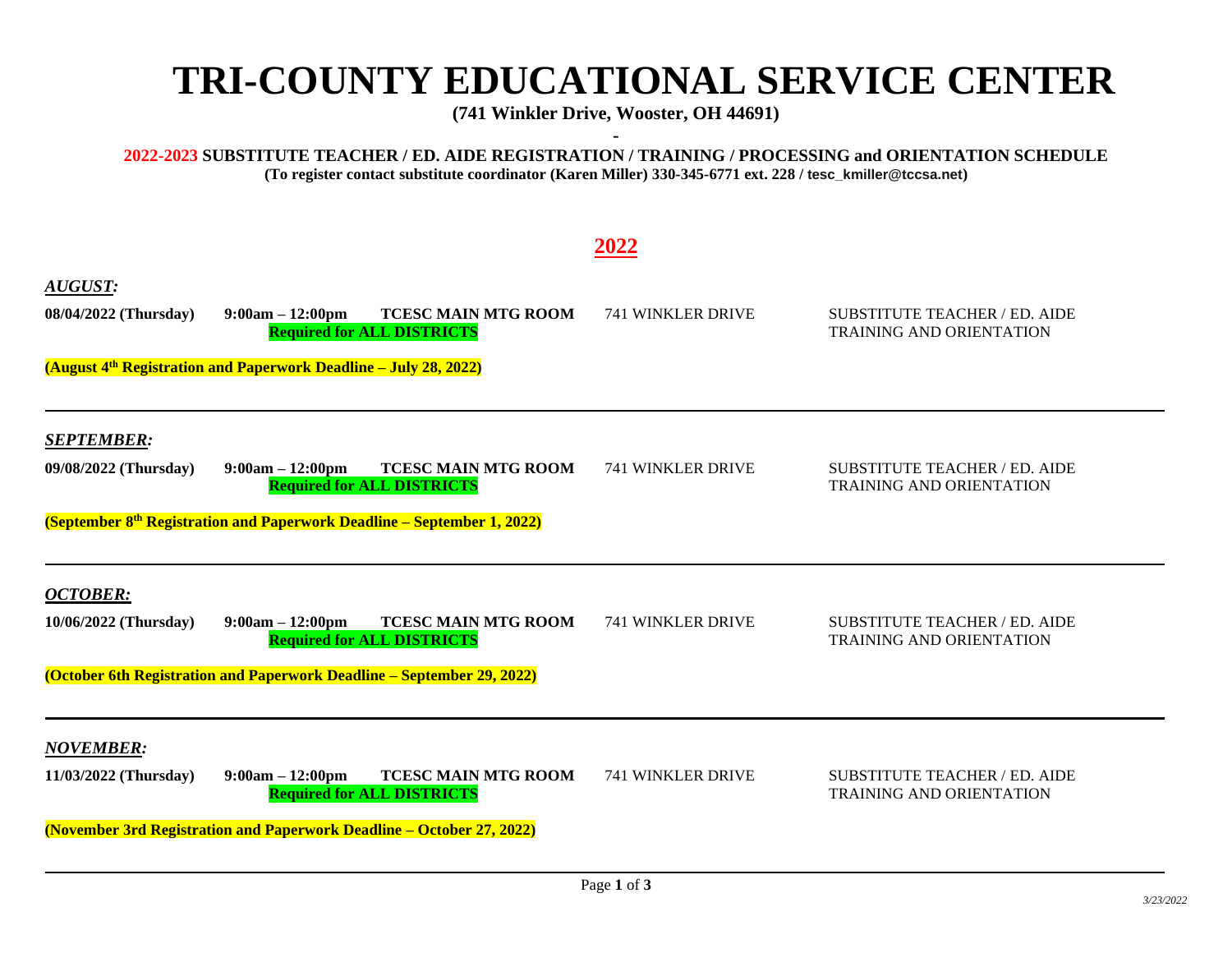| <b>DECEMBER:</b><br>12/08/2022 (Thursday) | <b>TCESC MAIN MTG ROOM</b><br>$9:00am - 12:00pm$<br><b>Required for ALL DISTRICTS</b><br>(December 8th Registration and Paperwork Deadline – December 1, 2022)        | <b>741 WINKLER DRIVE</b> | SUBSTITUTE TEACHER / ED. AIDE<br><b>TRAINING AND ORIENTATION</b>        |
|-------------------------------------------|-----------------------------------------------------------------------------------------------------------------------------------------------------------------------|--------------------------|-------------------------------------------------------------------------|
|                                           |                                                                                                                                                                       | <u>2023</u>              |                                                                         |
| <b>JANUARY:</b><br>01/05/2022 (Thursday)  | $9:00am - 12:00pm$<br><b>TCESC MAIN MTG ROOM</b><br><b>Required for ALL DISTRICTS</b><br>(January 5th Registration and Paperwork Deadline –December 29, 2022)         | <b>741 WINKLER DRIVE</b> | <b>SUBSTITUTE TEACHER / ED. AIDE</b><br><b>TRAINING AND ORIENTATION</b> |
| <b>FEBRUARY:</b><br>02/09/2022 (Thursday) | $9:00am - 12:00pm$<br><b>TCESC MAIN MTG ROOM</b><br><b>Required for ALL DISTRICTS</b><br><b>(February 9th Registration and Paperwork Deadline – February 2, 2023)</b> | <b>741 WINKLER DRIVE</b> | <b>SUBSTITUTE TEACHER / ED. AIDE</b><br><b>TRAINING AND ORIENTATION</b> |
| <b>MARCH:</b><br>03/09/2023 (Thursday)    | <b>TCESC MAIN MTG ROOM</b><br>$9:00am - 12:00pm$<br><b>Required for ALL DISTRICTS</b><br>(March 9th Registration and Paperwork Deadline – March 2, 2023)              | 741 WINKLER DRIVE        | <b>SUBSTITUTE TEACHER / ED. AIDE</b><br><b>TRAINING AND ORIENTATION</b> |

**2022**